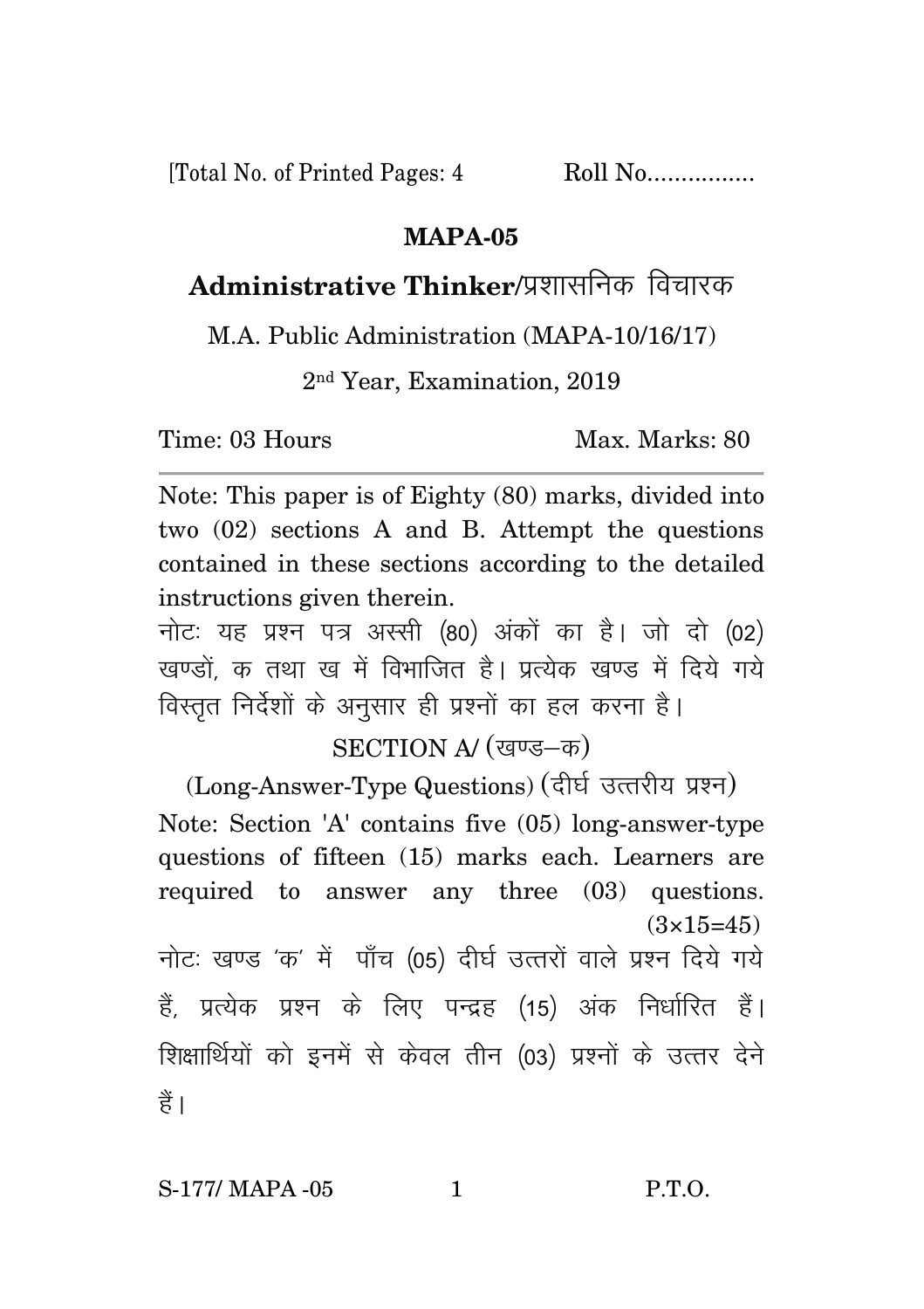1. Shed light on the Kautilya's contribution to public administration.

लोक प्रशासन को कौटिल्य के योगदान पर प्रकाश डालिए।

- 2. "The main problem with Mary Parker Follett's work is her idealism." Explain. मेरी पार्कर फॉलेट के कृतित्व की मुख्य समस्या उसका आदर्शवाद है? व्याख्या कीजिये।
- 3. Discuss views of Chester Bernard on formal and informal organisation. ओपचारिक एवं अनौपचारिक संगठन पर चेस्टर बर्नार्ड के विचारों का विवेचन कीजिए।
- 4. Critically discuss "Weberian model" of bureaucracy. What are its limitations? नौकरशाही के 'बेबरवादी प्रतिमान' का आलोचनात्मक विवेचन कीजिए। इसकी क्या सीमाएं हैं?
- 5. Explain principles of public policy as given by Yehezekel Dror.

येहेज्केल ड्रोर के द्वारा प्रतिपादित लोकनीति के सिद्धांतों की व्याख्या कीजिए।

## S-177/ MAPA -05 2 P.T.O.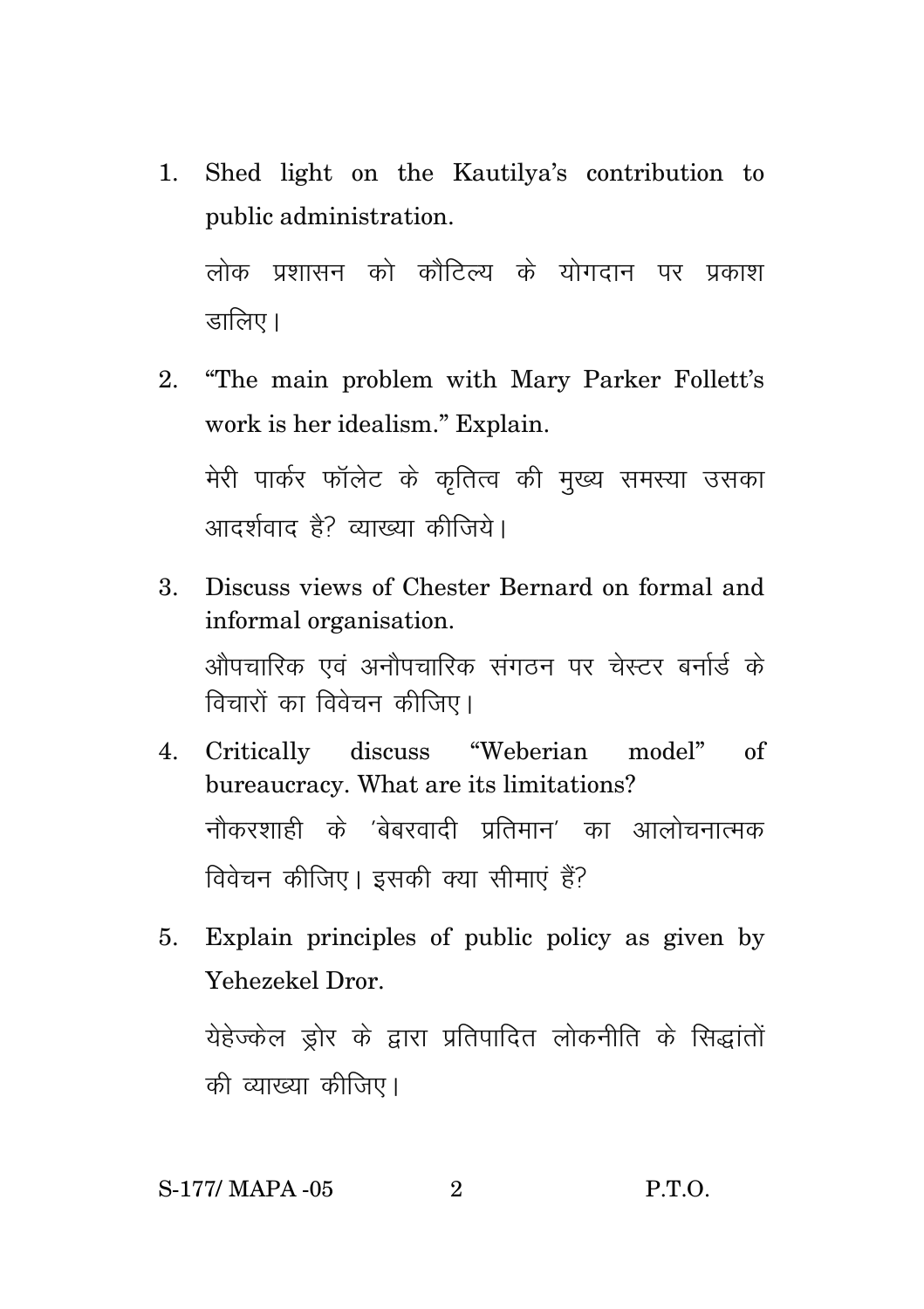Section B / (खण्ड-ख) (Short Answer Type Questions) (लघु उत्तरों वाले प्रश्न)

Note: Section 'B' contains eight (08) short-answer type questions of seven (07) marks each. Learners are required to answer any five (05) question only.  $(5 \times 7 = 35)$ 

नोटः खण्ड 'ख' में आठ (08) लघु उत्तरों वाले प्रश्न दिए गये हैं, प्रत्येक प्रश्न के लिए सात (07) अंक निर्धारित हैं। शिक्षार्थियों को इनमें से केवल पाँच (05) प्रश्नों के उत्तर देने हैं।

1. Write a short note on "Sardar Patel and Indian Administration."

'सरदार पटेल एवं भारतीय प्रशासन' पर एक संक्षिप्त टिप्पणी लिखिए।

- 2. "Taylor's scientific management ignored social and psychological factors". Comment.  $'$ टेलर के वैज्ञानिक प्रबन्ध ने सामाजिक एवं मनौवैज्ञानिक कारकों की उपेक्षा की।' टिप्पणी कीजिए।
- 3. What are Woodrow Wilson's views about separation of administration from politics. राजनीति से प्रशासन को अलग करने के सम्बन्ध मे वडरो विल्सन के क्या विचार हैं?